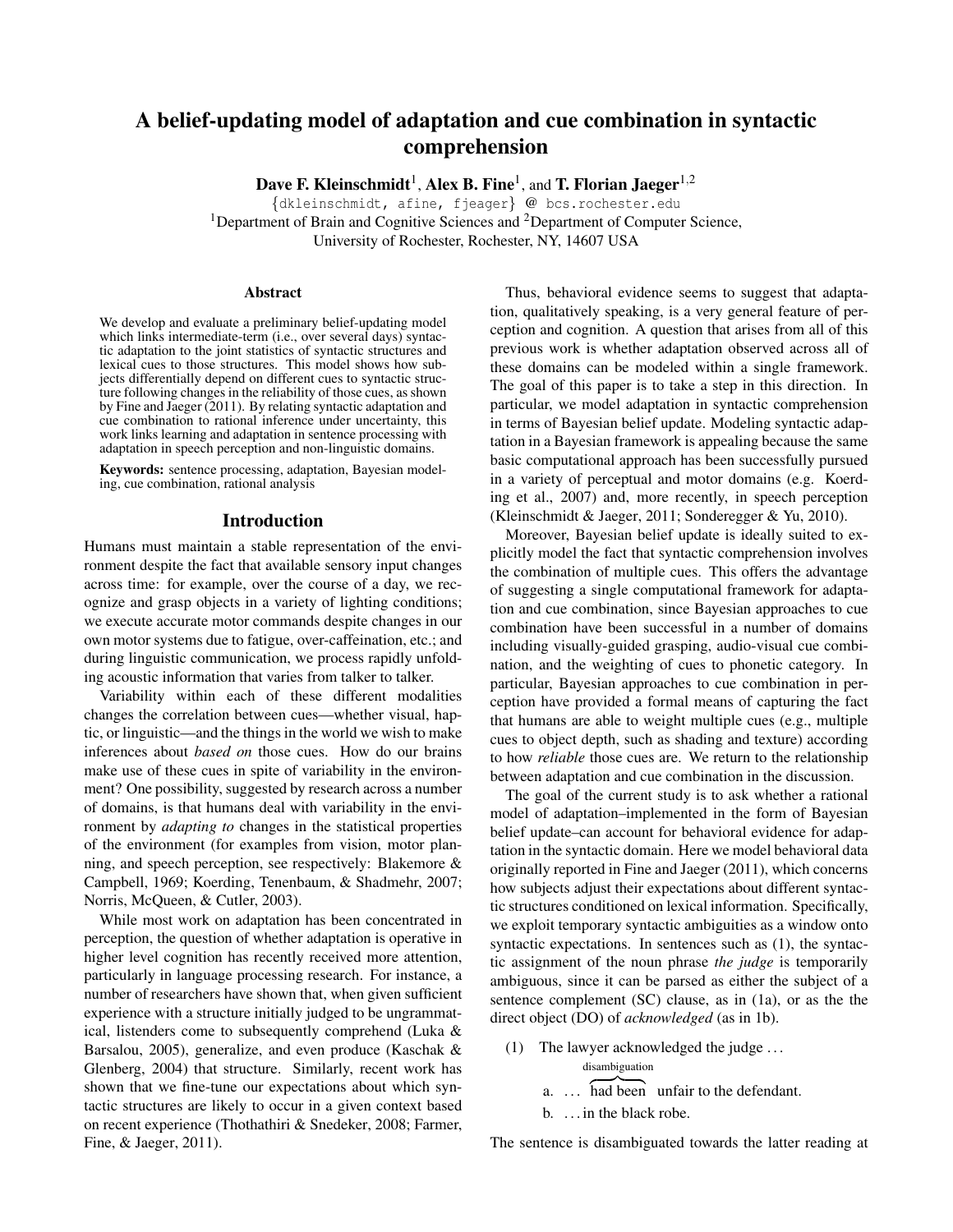*had been*. A great deal of previous work suggests that reading times at *had been* are a function of subjects' *expectations* about which syntactic structure is likely to occur, based on previous cues in the sentence, such as the verb, the combination of the verb and post-verbal noun phrase (e.g., Garnsey, Pearlmutter, Myers, & Lotocky, 1997), and whether or not the complementizer *that* occurs after the verb (e.g., *The lawyer acknowledged that the judge had been unfair to the defendant*). More recent work has explicitly quantified syntactic expectations in probabilistic terms (Hale, 2001; Levy, 2008). In other words, reading times at the disambiguating region (*had been*) provide information about subjects' subjective beliefs about the relative probability of the SC vs. the DO structures: If reading times are high, this indicates that subjects had assigned a relatively *low* probability to the SC structure; if reading times are low, then subjects had likely assigned a relatively *high* probability to the SC structure.

We model changes in reading times at the point of disambiguation as a consequence of syntactic expectation adaptation. Assuming that reading times in the disambiguating region in sentences such as (1a) reflect subjects' beliefs about the relative probabilities of different syntactic structures, we can interpret *changes* in reading times as changes in subjects' beliefs about the distribution of syntactic structures (at least in the context of the experiment, a point to which we return in the discussion). Syntactic adaptation, construed as the incremental adjustment of the subject's representation of a probability distribution over linguistic events, can therefore be naturally modeled in terms of Bayesian belief update.

In the following section, we briefly describe the behavioral data we set out to model. Next we present a Bayesian belief update model of this behavioral data, and assess the quality of the model's fit to the behavioral data. We conclude by summarizing the model's results and providing a discussion of the implications of this modeling work for our understanding of adaptation and cue combination.

# Methods and Summary of Behavioral Results

The data we use to test the hypothesis that syntactic adaptation can be understood in terms of incremental Bayesian belief update comes from (Fine & Jaeger, 2011). We briefly describe the design of that experiment.

### Experimental Procedure

In a between-subjects, multi-visit self-paced reading experiment, (Fine & Jaeger, 2011) investigated whether comprehenders update their estimates of the probability of the syntactic structures in (1) conditioned on the verb used in the sentence and the presence of the complementizer *that*. The All-SC group received evidence that SC-taking verbs always occur in sentences like (1a), while the 50-50 group was exposed to a 50/50 mix of SC (1a) and DO (1b) structures. For both groups, *that* occurred in 50% of all SC sentences. The experiment consisted of a pre-exposure session, three exposure sessions over at least 6 days, and a final post-exposure session at least 2 days after the last exposure session (cf. Wells,



Figure  $1:$  Schematic illustration of experimental procedure Figure 1: Schematic illustration of experimental procedure

Christiansen, Race, Acheson, & MacDonald, 2009). Subjects in both groups completed identical self-paced reading tasks in the first and final visits. A schematic representation of the experimental procedure is given in Figure 1. Given the de- $\frac{1}{2}$  sign of the experiment, if reading behavior changes from visit the used in the experiment, it reading centuries entailing 36 term in the 31 to visit 5 differentially across the groups, we can attribute get sentences containing derives the groups, we can allow this difference to the distributional properties of the exposure  $T_{\rm tot}$  which can group. phase within each group.

This experiment allows us to ask two questions. First and foremost, do comprehenders track the distribution of syntactic structures in a given environment? That is, do comprehenders *adapt* to the statistical properties of novel linguistic situations? Second, given the distributional properties of that linguistic environment, do comprehenders *combine* multiple cues to syntactic structure in a way that is rational (i.e., by weighting cues according to their reliability; cf. Bates & MacWhinney, 1987; Anderson, 1990)? Specifically, for subjects in the 50-50 group, all verbs participating in the ambiguity in (1) become—in the experimental context—equally  $\frac{1}{2}$ a. The money consider that the money of a BS. That the very executed, Qualitatively, according to rational models of cue combination, this should lead subjects in the 50-50 group to depend more on the complementizer *that* in the post-exposure reading task relative to subjects in the All-SC group. That is, the presence of the complementizer should more strongly influence reading times for the 50-50 group. In a regression framework, we therefore predicted a 3-way interaction between time (pre- vs. post-exposure), ambiguity (presence vs. absence of the complementizer *that*), and group (All-SC vs. 50-50). This three-way interaction was significant  $\beta = 2.4, SE = .9, p < .05$ , and is visualized in Figure 2 (light  $bars$ ). This figure shows the decrease in ambiguity effect likely to occur with an SC or a DO. Thus the verb becomes, from pre-test to post-test as a function of training: there is a greater decrease after high-reliability, All-SC training, where subjects do not need to rely on the complementizer as much.

#### Modeling framework

In constructing a belief updating model of syntactic adaptation and cue combination, there are two main considerations.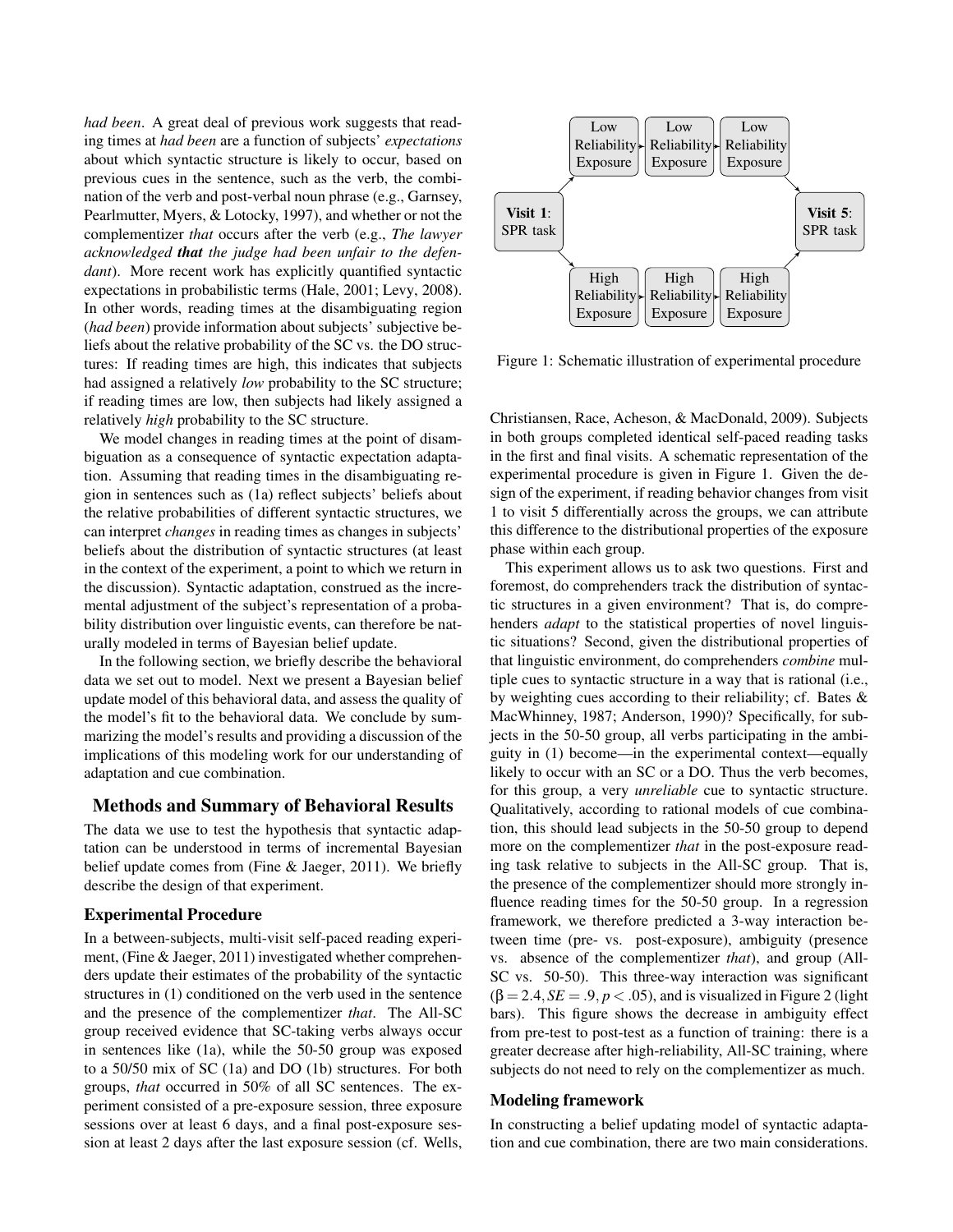First, how can syntactic expectations be quantified, and second, how are those expectations related to the cues present in the linguistic environment and updated based on linguistic experience? In our model, syntactic expectations are quantified as discrete probability distributions over syntactic structures. In this case, the relevant syntactic structures are possible completions of sentences like (1), which we assume are limited to sentence complement completions (SC) and direct object completions, etc. (DO).

Syntactic expectations are related to relevant cues and in turn to linguistic experience via the conditional probability. SC completions are more common for some verbs than others, and are more common when the complementizer *that* is present. This dependence is captured by the conditional probability of  $p(S = SC|T, V)$ , where *T* indicates the presence or absence of *that* and *V* indicates the identity of the main verb of the sentence. The conditional probability of  $S = SC$ is closely related to the joint probability via the base probability of the various possible combinations of cue values:  $p(S,T,V) = p(S|T,V)p(T,V).$ 

We can model this joint distribution of syntactic structures and cues via a multinomial distribution. A multinomial distribution assigns a probability to a group of observations, each of which is, in our case, a triplet of the form  $S = i, T = j, V = k$ , each with a known probability of  $p(S =$  $i, T = j, V = k$ ) =  $\theta_{i, j, k}$ . The likelihood of making a group of observations *X*, where each outcome occurs  $n_{i,j,k}$  times, is

$$
p(X|\theta) \propto \prod_{i,j,k} \theta_{i,j,k}^{n_{i,j,k}}
$$

This provides a way of capturing syntactic expectations when the probability of each outcome is known with certainty. However, if the subject is truly certain about the probability of each outcome, then no adaptation should occur. Thus, in order to capture adaptation, or change in expectations, we must capture *uncertain* beliefs about such expectations, via a prior distribution over the probabilities  $\theta_{i,j,k}$ . The most natural choice is the conjugate prior for multinomial probabilities, the Dirichlet distribution:

$$
p(\theta) \propto \prod_{i,j,k} \theta_{i,j,k}^{\alpha_{i,j,k}-1}
$$

The primary advantage of using this prior distribution is that, after making observations *X*, the posterior is also Dirichlet, with parameters  $\alpha_{i,j,k} + n_{i,j,k}$ :

$$
p(\boldsymbol{\theta}|X) \propto p(X|\boldsymbol{\theta})p(\boldsymbol{\theta}) \propto \prod_{i,j,k} \theta_{i,j,k}^{\alpha_{i,j,k} + n_{i,j,k} - 1}
$$

The parameters  $(\alpha_{i,j,k})$  of the Dirichlet prior can thus be interpreted as the number of times each outcome was observed in prior experience. Intuitively, this can be seen just by looking at the equations for the prior and likelihood and noting that  $\alpha$ and *n* appear in the same places.

Under this model, the conditional probability of SC, given specific  $V = v$  and  $T = t$  is

$$
p(\text{SC}|V=v, T=t, \theta) = \theta_{\text{SC}|v,t} = \frac{\theta_{\text{SC},v,t}}{\theta_{\text{SC},v,t} + \theta_{\text{DO},v,t}}
$$

It can be shown that  $\theta_{\text{SC}|v,t}$  (and by definition  $\theta_{\text{DO}|v,t} =$  $1 - \theta_{SC|v,t}$  follows a Beta distribution with parameters  $(\alpha_{SC, v,t}, \alpha_{DO, v,t})$ . Marginalizing over the distribution of  $\theta_{i,j,k}$ , the conditional probability of SC given verb  $\nu$  and complementizer cue *t* is:

$$
p(\mathbf{SC}|\mathbf{v},t) = \int p(\mathbf{SC}|\mathbf{v},t,\theta)p(\theta|\alpha)d\theta = \frac{\alpha_{\mathbf{SC},\mathbf{v},t}}{\alpha_{\mathbf{SC},\mathbf{v},t} + \alpha_{\mathbf{DO},\mathbf{v},t}}
$$

This conditional probability is the major predictor of syntactic expectation and associated comprehension difficulty.

In order to make quantitative predictions from this general framework, it is necessary to specify the parameters of the prior distribution ( $\alpha_{i,j,k}$ ) and likelihood function ( $n_{i,j,k}$ ), and to relate the model output (conditional probability) to the behavioral measure (reading times). These are addressed in the next sections.

# Determining the likelihood

The parameters of the likelihood function are the counts  $n_{i,j,k}$ of how often each unique combination of syntactic structure  $S = i$ , verb  $V = j$ , and complementizer presence/absence  $T =$ *k* was observed during training, and were set to the counts of the training phase.

## Determining the prior

The prior parameters are the pseudo-counts  $\alpha_{i,j,k}$  which are proportional to the joint prior probabilities. These probabilities are estimated based on a combination of corpus and norming data. The joint probability of syntactic structures, verbs, and complementizer presence  $p(S,T,V)$  can be factored as

$$
p(S,T,V) = p(T|V,S)p(S|V)p(V)
$$

The verb frequency  $p(V)$  is estimated from the British National Corpus, while the SC-bias of each verb (probability of SC completion)  $p(S|V)$  and *that*-bias (probability of complementizer presence for SC completions of each verb)  $p(T|V, S)$ are estimated based on a sentence-completion norming study (Garnsey et al., 1997).

Together, these factors provide an estimate of the relative prior frequency of each outcome, and thus the relative magnitudes of the  $\alpha_{i,j,k}$  Dirichlet prior parameters, but say nothing about their absolute magnitude. The absolute magnitude  $A = \sum_{i,j,k} \alpha_{i,j,k}$ , corresponds to the degree of confidence in the prior beliefs: the higher *A*, the more the distribution over the modeled probabilities  $\theta_{i,j,k}$  is peaked around the estimated prior frequency, and the less new observations will influence these beliefs. Since there is no way to determine the strength of the prior beliefs *a priori*, we treat *A* as a free parameter, which controls the degree of adaptation but does not change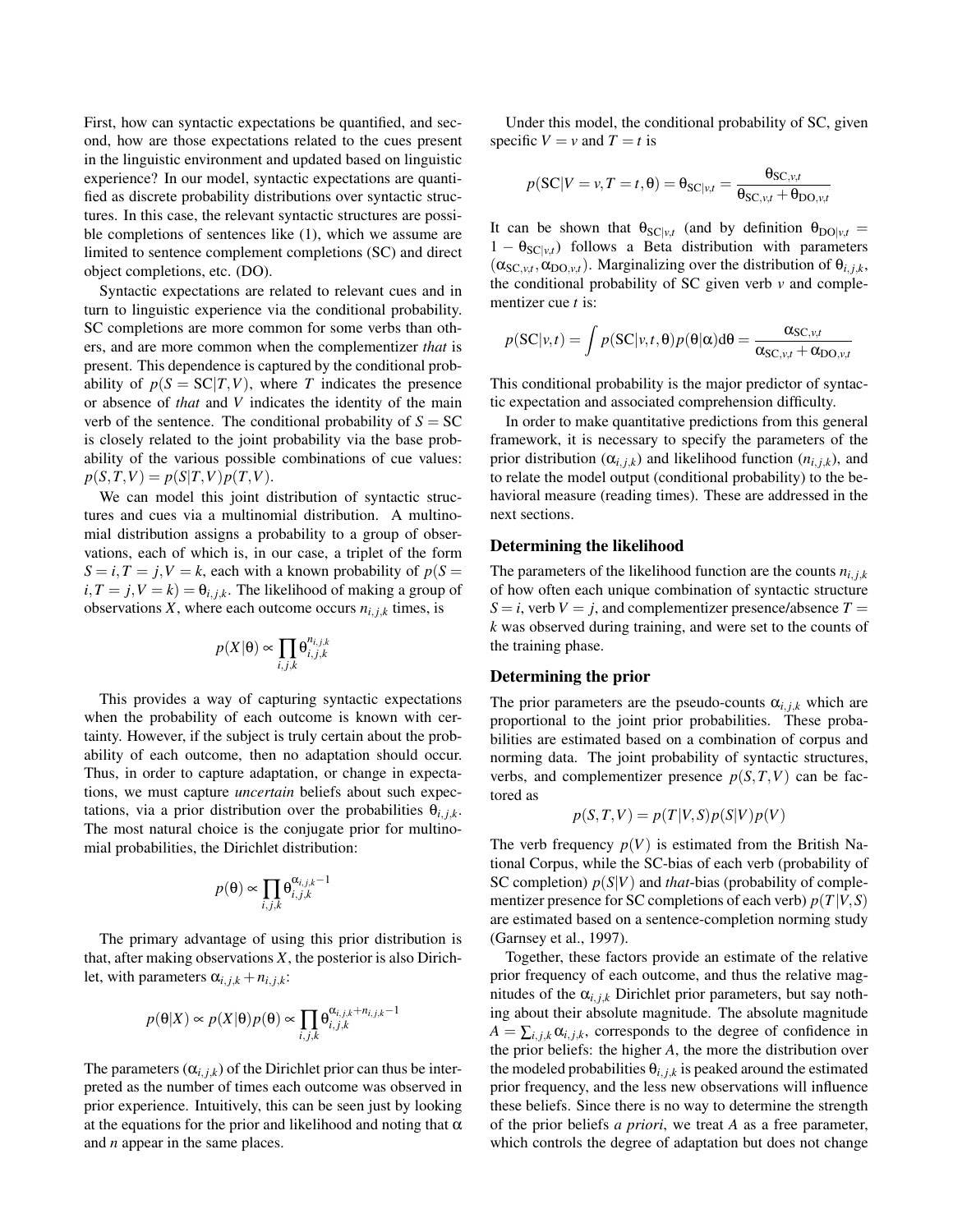

Figure 2: Behavioral results from Fine and Jaeger (2011) (light bars) and corresponding model predictions (dark bars), showing differential effect of high- and low-reliability training on ambiguity effect. Bars show decrease in ambiguity effect (difference in reading times for *that*-present vs. *that*absent sentences) from pre-test to post-test.

its shape. This is the only free parameter of the model simulations reported here.<sup>1</sup>

### Analysis

To evaluate the predictions of the model against the behavioral data of Fine and Jaeger (2011), we regressed the negative log conditional probability against length-corrected reading times. This measure is known as *surprisal*, and has been shown to be a good predictor of reading times in syntactic comprehension (Levy, 2008; Hale, 2001; Fine, Qian, Jaeger, & Jacobs, 2010).

However, there are many factors which influence reading times, of which syntactic expectation may be just one. This measure explicitly removes the influence of verb frequency and *that*-bias, which independently predict reading times for SCs. Also, reading times decrease in self-paced reading tasks just because subjects become better at "pushing the button", an effect which will confound any difference in reading times between pre- and post-test due to adaptation.

In order to control for these confounding effects and evaluate their relationship with our model's predictions about adaptation of syntactic expectations, we fit an increasingly complex series of linear mixed-effects regression models. For each regression model, we compared the baseline, with only the "standard" suite of predictors, with the belief-updating model which additionally includes the surprisal of each item as a predictor. Table 1 shows the factors that were included in each model.

| Model (adds)                   | Deviance | $\triangle$ Dev. | df | $p(\chi^2)$ |
|--------------------------------|----------|------------------|----|-------------|
| $(1 Subj)+(1 \overline{Verb})$ | 28066    | 195              |    | < 0.0001    |
| Verb Freq.                     | 28059    | 195              |    | < 0.0001    |
| Time (pre/post)                | 27452    | 25               |    | < 0.0001    |
| That presence                  | 27448    | 15               | 2  | 0.0006      |
| Verb SC Bias                   | 27438    | 18               | 2  | 0.0001      |
| <b>Training Group</b>          | 27432    | 15               | 2  | 0.0005      |
| (interactions)                 | 27216    |                  |    |             |

Table 1: Results of linear mixed-effects regression analysis of belief-updating model predictions of self-paced reading times. Each row reports the goodness of fit of a model with belief-updating-predicted surprisal and all of the fixed and random effects listed in its row and the preceding rows (that is, the third model includes random intercepts for subjects and verbs, and a fixed effect for verb log-frequency). In the final row, the baseline model has all fixed effects and their interactions, except for the predicted surprisal, which does not interact with any other effects. The deviance (negative two times model log likelihood) is reported for each model, along with the improvement in deviance over the corresponding baseline model, the additional degrees of freedom, and the result of a  $\chi^2$  test.

We found the overall best-fitting parameter values by fitting the whole series of belief-updating regression models using a range of parameter values  $(A = 10^{-3}$  to  $10^{4}$ ). The parameter value with the best mean normalized goodness-of-fit (across the various regression models) was used for the results below. We compared both  $r^2$  and deviance as measures of regression goodness-of-fit; both measures produce similar relative goodness-of-fit values but we chose to use deviance since it suffers less from ceiling effects in the most complex (and best-fitting) models. The best fitting prior pseudocount, used to generate the predictions evaluated below, was  $A = 2.7$ .

# Results

Qualitatively, the belief-updating model predicts the threeway interaction between group, time, and ambiguity (presence or absence of *that*), Figure 2. The degree to which subjects rely on the complementizer as a cue to SC continuations—i.e., the strength of the effect of the complementizer on RTs—can be measured by the difference in reading times between complementizer-present and -absent sentences. The model predicts (dark bars), as is observed in the data (light bars), that ambiguity effects should decrease more after high-reliability training (All-SC group) and decrease less (if at all) after low-reliability training (50-50 group).

The results from the regression analysis of the belief udpating model predictions show that the model predictions generally provide a good fit for reading times in the disambiguating region. First, the model predictions alone (with random intercepts for subject and verb) account for 17% of the variance in reading times. This effect cannot be reduced to any of the other controls we evaluated (verb frequency, time, presence of

<sup>&</sup>lt;sup>1</sup>The probability of *that* occurring as a non-complementizer,  $p(T = \frac{th\alpha t}{V}$ ,  $S = \overline{D}O$  cannot be determined from the same norming study, and in corpora it varies dramatically between spoken and written English. For the simulations reported here it was fixed at 0.00005, based on the very low but non-zero value observed in the Wall Street Journal corpus. This does not dramatically change the predictions or the best-fitting pseudocount *A*.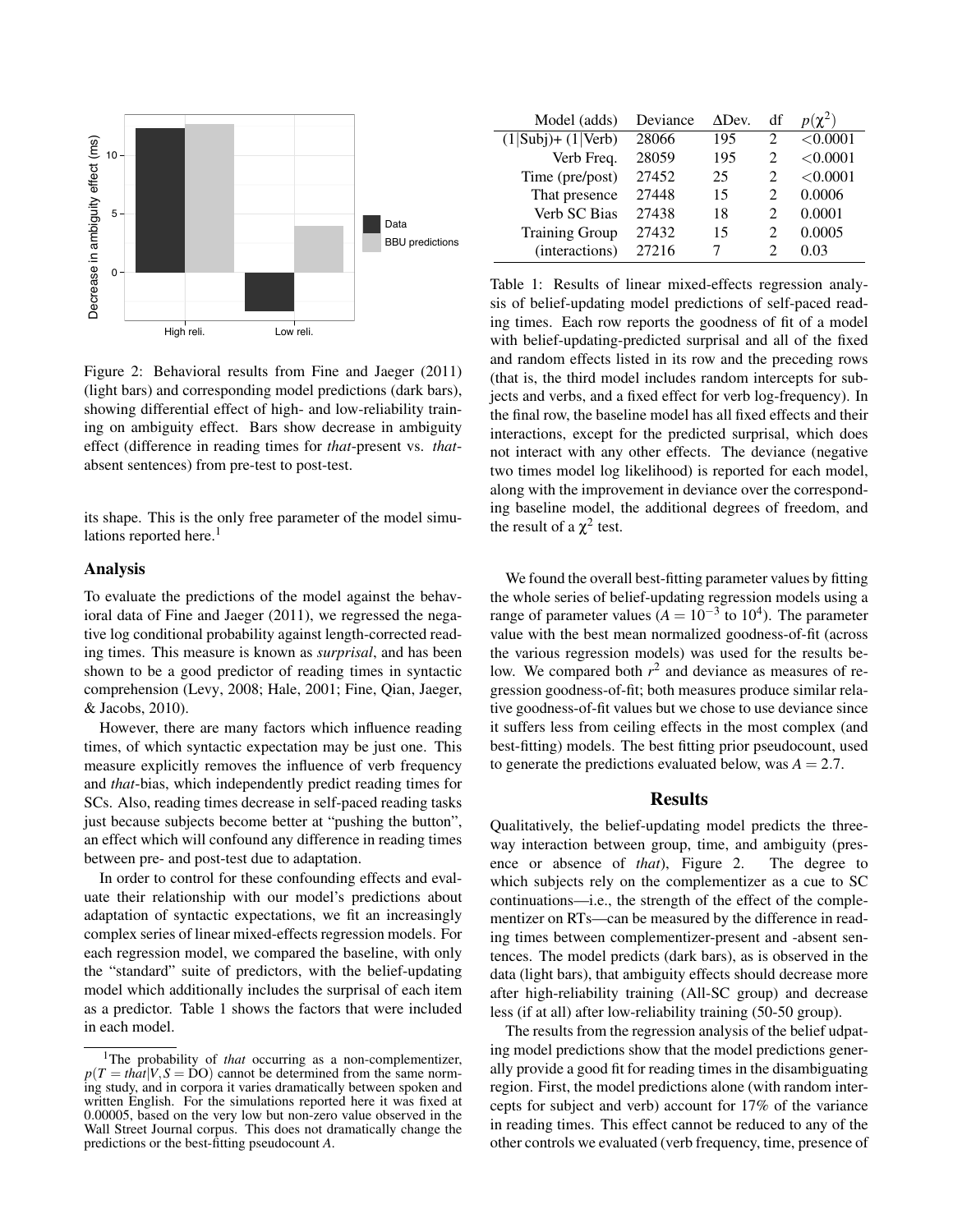*that*, verb SC-bias, and training condition group): the beliefupdating predictions still significantly improve the fit of the model even after controlling for all of these fixed effects and all of their interactions ( $\chi^2(2) = 7, p < 0.03$ ).

Of all of these control predictors, time (pre- vs. posttraining) has a notably large effect, and Wells et al. (2009) observed a similar global speed-up between pre- and posttest, independent of effects on the form of the test sentences and the type of training the subject received. This speed-up reflects both increased familiarity with the self-paced reading task (demonstrated by the fact that when the Time predictor is added, the deviance accounted for by the belief-updating predictions is reduced) and the effects of simply having seen more SC structures than in typical written English (captured by the belief-updating predictions after some SC exposure; Fine et al., 2010).

Finally, the value of the prior confidence pseudocount parameter *A* which best fits the data corresponds to an effective sample size of 2.7 observations for the prior beliefs. This value is very low, but is consistent with results from other belief-updating models of rapid syntactic adaptation and phonetic adaptation (Fine et al., 2010; Kleinschmidt & Jaeger, 2011) and with the larger idea that comprehenders weight prior evidence less in novel situations where rapid adaptation is likely required. Higher values correspond to less adaptation, and produce a worse fit, but interestingly *lower* values produce a worse fit as well. If the good fit of this model were simply due to the qualitative pattern of cue reliability in the exposure statistics, then lower values of *A*, which result in post-test reading times which better approximate the exposure statistics, should produce better fits, which is not the case. This supports the idea that post-test reading times reflect a combination of prior knowledge and recent experience.

### Discussion and conclusion

In this paper, we formally characterize syntactic adaptation as the incremental updating of a probability distribution over syntactic structures. We showed that such a model provides a good fit of behavioral data from a previously published study of syntactic adaptation (Fine & Jaeger, 2011). This model is a first step and leaves much open for future work. Because of how it tracks the co-occurrence statistics of cues and syntactic structures, it does not make meaningful predictions on a trial-by-trial basis for how the overall greater prevalence of SC structures in the experiment changes syntactic expectations for verbs not encountered during training (which influences reading times as well, Fine et al., 2010). Such on-line generalization is not in principle beyond the scope of the type of model presented here, but is omitted in favor of presenting a simple model which demonstrates the connections between adaptation, cue-combination, and statistical learning in syntactic comprehension.

Independent of the details of the particular model presented in this paper, characterizing syntactic adaptation in terms of Bayesian belief update is appealing for at least two reasons. First, by modeling syntactic adaptation as incremental Bayesian belief update, we provide a natural, formal connection between previous work on probabilistic models of expectation-based processing (e.g., Hale, 2001; Levy, 2008) and behavioral work on syntactic adaptation (or syntactic priming; e.g., (e.g., Thothathiri & Snedeker, 2008). Second, using this modeling approach has allowed us to take a step towards providing a single computational framework for adaptation phenomena in language processing, since the same approach has been successfully applied in phonetic adaptation (e.g., Kleinschmidt & Jaeger, 2011). Providing such a "common language" is an important step since this provides a way of bridging insights from multiple strands of psycholinguistic research that have previously been pursued in isolation from each other, notably syntactic priming in comprehension (e.g., Thothathiri & Snedeker, 2008) and perceptual adaptation in speech (e.g., Norris et al., 2003).

As we briefly mentioned in the introduction, the model reported here provides a way of formally describing both adaptation and cue combination. Bayesian models of perception have consistently suggested that, when multiple cues are available in a given task, the perceptual system *weights* those cues according to how *reliable* they are, or, more formally, how narrow or wide the variance is over inferences made *based on* those cues (Jacobs, 2002). In the exposure phase of the study modeled here, the reliability of the verb as a cue to syntactic structure is very high in the All-SC group, but very low in the 50-50 group; on the other hand, the complementizer *that* is a consistently good cue across both groups. Our model qualitatively captures the behavioral result that comprehenders in the 50-50 group come to rely *more* on the complementizer *that* in the post- relative to the pre-exposure phase, compared to the All-SC group (see Figure 2). Significantly, this result comes out of the model as a natural consequence of tracking the joint distribution over syntactic structures (DOs vs. SCs) and syntactic cues (complementizers, verbs). The model here therefore suggests a very close relationship between adaptation and cue combination, and provides a formal account for the classic observation that cues are weighted differentially according to their reliability in language acquisition and language processing (Bates & MacWhinney, 1987).

In general, the approach here is conceptually compatible with a sentence processing research emphasizing the role of experience and learning in language comprehension (e.g., MacDonald, 1999). Bayesian models provide a formal framework for capturing the assumption—shared by many experience-based accounts of processing—that comprehenders monitor and constantly integrate new evidence from the input in order to maintain accurate linguistic expectations, and to process language more efficiently (cf., Smith & Levy, 2008).

The results reported here raise a number of interesting questions that we intend to pursue going forward. First, we employ the same modeling framework and find results that